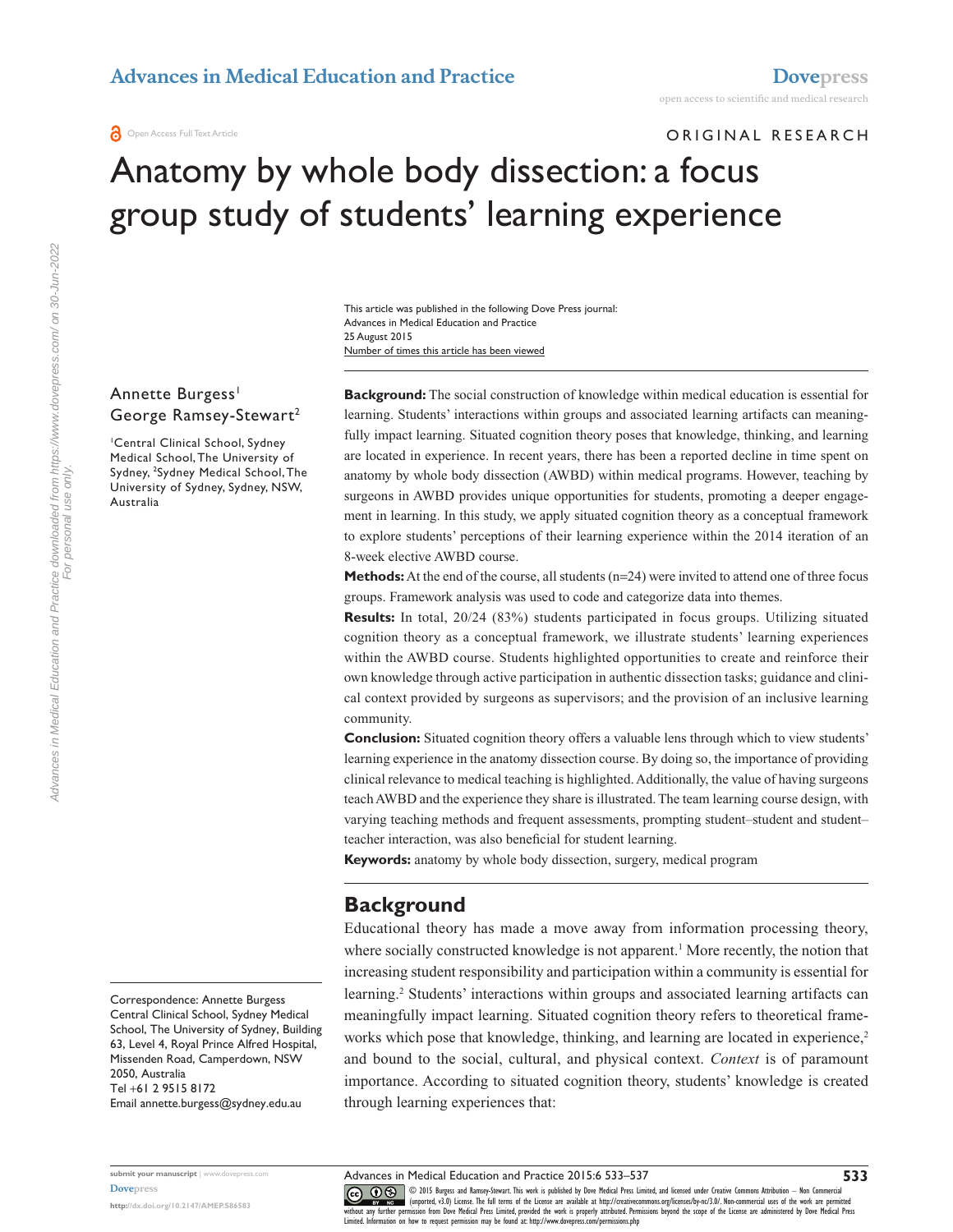- 1. facilitate knowledge transfer by authentic tasks tied to context;
- 2. allow memory to be constructed continuously and are context specific;
- 3. create personal meaning;
- 4. encourage social interaction among learners, teachers, and the environment.

In recent years, there has been a reported decline in the time spent on anatomy by whole body dissection (AWBD) within medical programs, with obstacles cited such as lack of time and resources, and an increased reliance on technology for teaching.3 However, teaching by surgeons in AWBD provides unique opportunities for students, promoting a deeper engagement from students.<sup>3</sup>

Sydney Medical School is now in its 6th year of providing an 8-week optional elective AWBD course for final year medical students. This course is unique within the medical program, and its success in terms of student knowledge acquisition has been widely reported.3–6 Most recently, the article published by Sarkis et al. $6$  shows excellent knowledge acquisition and long-term knowledge retention by students in the 2013 AWBD course. The study concludes that surgeon-facilitated anatomical teaching to medical students by whole body dissection significantly improves topographical anatomical knowledge, which is maintained at 8 months post-course.

The purpose of this study was to use situated cognition theory as a conceptual framework to explore students' perceptions of their learning experience within the 2014 iteration of the AWBD course.

# **Methods**

#### **Participants**

A total of 24 final year medical students participated in a 40-day (272 hours) dissection elective over 8 weeks. Team learning strategies were implemented,<sup>4</sup> with students allocated in groups of six each to one of four embalmed cadaver subjects. Informed consent was given by the focus group participants.

### Supervision

The course was facilitated by nine highly experienced retired or semi-retired senior surgeons from various surgical specialties, including general surgery, obstetrics, gynecology, cardiothoracic, head and neck surgery, and neurosurgery. These "Supervisors" were present for their area of anatomical expertise. Nine surgical trainees were also recruited as "Demonstrators". At least two surgeons and four demonstrators were present at any one time during the course.

### Course design

Students were required to prepare for class each day by completing set readings from Cunningham's Dissection Manuals. Specific group dissection tasks were clearly outlined on colorcoded spreadsheets for each anatomical region. A typical daily program consisted of a daily dissection briefing given by an allocated student (20 minutes); allocated dissection tasks on cadavers in the wet lab (3 hours); small group wet prosected specimen demonstrations (1 hour); and a lecture by a senior surgeon regarding the clinical application of the anatomy being dissected (30 minutes). Structured, Clinical, Objective Referenced, Problem-based, Integrated and Organized (SCORPIO) programs were held at least twice weekly, and were facilitated by senior surgeons.

#### Assessments

Formal, standardized practice assessments were held precourse, mid-course, end-course and post-course (8 months after the course). Each assessment consisted of four prosected wet specimens. Each student was required to accurately identify five labeled structures on each specimen, with a maximum score of 20.

### Student perception

At the end of the course, all students were invited to attend one of three focus groups. The focus groups were conducted by the first author, who had no involvement in the administration, teaching, or assessment of the course. The focus group questions were designed to explore students' perceptions of their learning experience during the course. Focus group data were transcribed verbatim. The data were read by the first author and analyzed to identify themes. Situated cognition theory was used to develop a coding framework, which was applied to the full data set.7

Ethics approval was obtained from the University of Sydney Human Research Ethics Committee.

### **Results**

Qualitative data were obtained from a total of three focus groups, in which 20/24 (83%) students participated. Utilizing situated cognition theory as a conceptual framework, we illustrate the students' learning experiences within the AWBD course.

# Learning experiences that facilitate knowledge transfer by authentic tasks tied to context

Learning is influenced by provision of specific contexts with authentic activities.<sup>2</sup> As a visceral experience, learning entails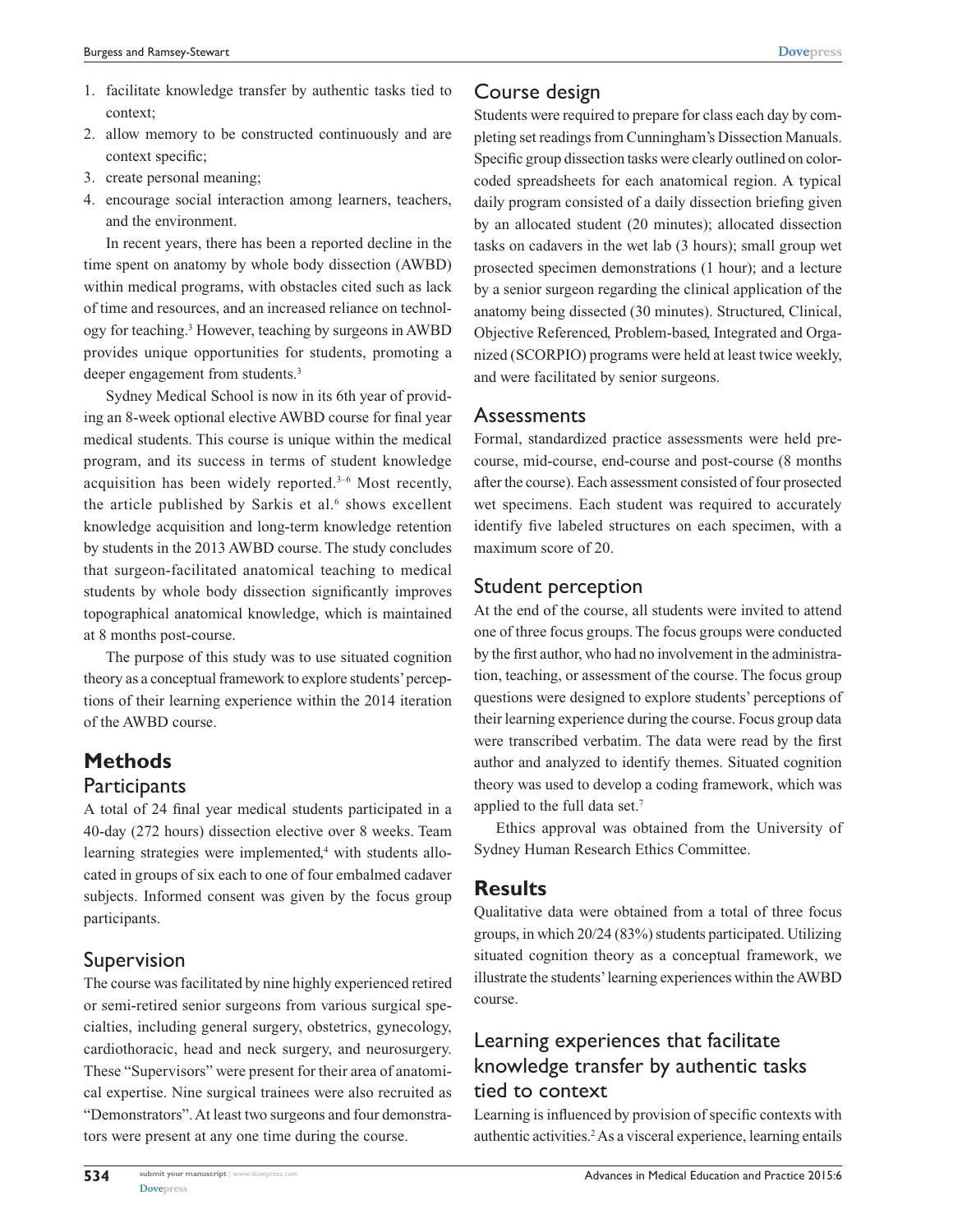not just thinking, but also completing authentic tasks that involve the touching and feeling of material.<sup>8,9</sup>

Some students felt that through active participation in dissection tasks, with guidance from experienced surgeons, they could better understand the material:

We can read a textbook and not understand something like the ischiorectal fossa. But until you dissect it out with a surgeon telling you all the key landmarks and the actual way to follow it, it's only then that you understand what they've taught us before in lectures. You just don't get it until you've done dissection guided by someone who knows what they're doing, who dissects in that area for a living.

Students also felt that by gaining practical experience, they would be in a better position in the future to apply what they had learnt:

Just by remembering the clinical relevance of the jugular veins, you can then go, three veins, draining each side of the thyroid because there's another coming out of the top. So the clinical relevance allows you to bring the picture back together of what you're looking for.

I thought the best part of the program was the clinical exposure, like this is how you go about these surgeries that we've been talking about … like appendectomies.

### Learning experiences that allow memory to be constructed continuously and are context specific

Memory is always "under construction" and material is best learnt within a relevant context.<sup>2</sup> Throughout the course, an emphasis was placed on the construction of knowledge and knowledge retention through direct active participation.

Students felt that the provision of a clinical context by surgeons aided in their ability to understand and retain information:

Surgeons actually apply a relevance to dissection tasks. If you just look at something in anatomy, it's just in one ear and out the other. But the surgeons actually give you an application. So because you can actually see a relevance for it … you retain the knowledge a lot better.

Students felt that the surgical experience of the Supervisors allowed them to articulate and explain important information:

We need someone … supervisors who pick out the relevance … and teach that to us. The surgeons have a 3D picture in their head. Even if it is a difficult concept for them to explain, they've had to remember it. So they're able to give you ways of remembering that exact thing. Instead of just reading a list out of a book, surgeons could move through like an MRI machine when explaining things to you …

The surgeons were really adamant about teaching us about how things connect, and I think that creates that whole body map, rather than the distinct parts that don't really join up.

# Learning experiences that create personal meaning

Learning occurs when students create their own unique reality, rather than simply acquiring knowledge.<sup>2</sup> This is achieved through participation in tasks that are set within a meaningful context.<sup>2</sup> Students felt that because of the surgeons' surgical experience, they had a unique ability to convey specific anatomical knowledge that is clinically important and relevant to their future work as medical practitioners and surgeons:

The surgeons taught us what is clinically relevant for us. It's probably what's missing in most of our education, that distillation of knowledge. We need fewer resources and to be shown what to learn, as opposed to here's these books or these notes and go learn them. That's not helpful.

Definitely the best part was the clinical experience. That translates – you can learn better when you understand why you need it.

### Learning experiences that encourage social interaction among learners, teachers, and the environment

Learning experiences that promote interactions between learners, teachers, and the environment are key for learning, with meaning being situated in specific contexts. Social interactions in the classroom emphasize the importance of contributions from all learners, teachers, and the environment.<sup>2</sup> An emphasis on active learner involvement, with information being presented in a number of ways reinforces learning.10,11

Learners recognized the impact their personal actions had on shaping the culture of the learning environment. Through the development of culture, a safe environment was created for other learners.<sup>8</sup> By participating in group activities, and tackling challenging dissection tasks and problems together, students' learning process was enhanced, along with their knowledge acquisition. Opportunities were provided for students to work and learn together as teams, building on each others' knowledge: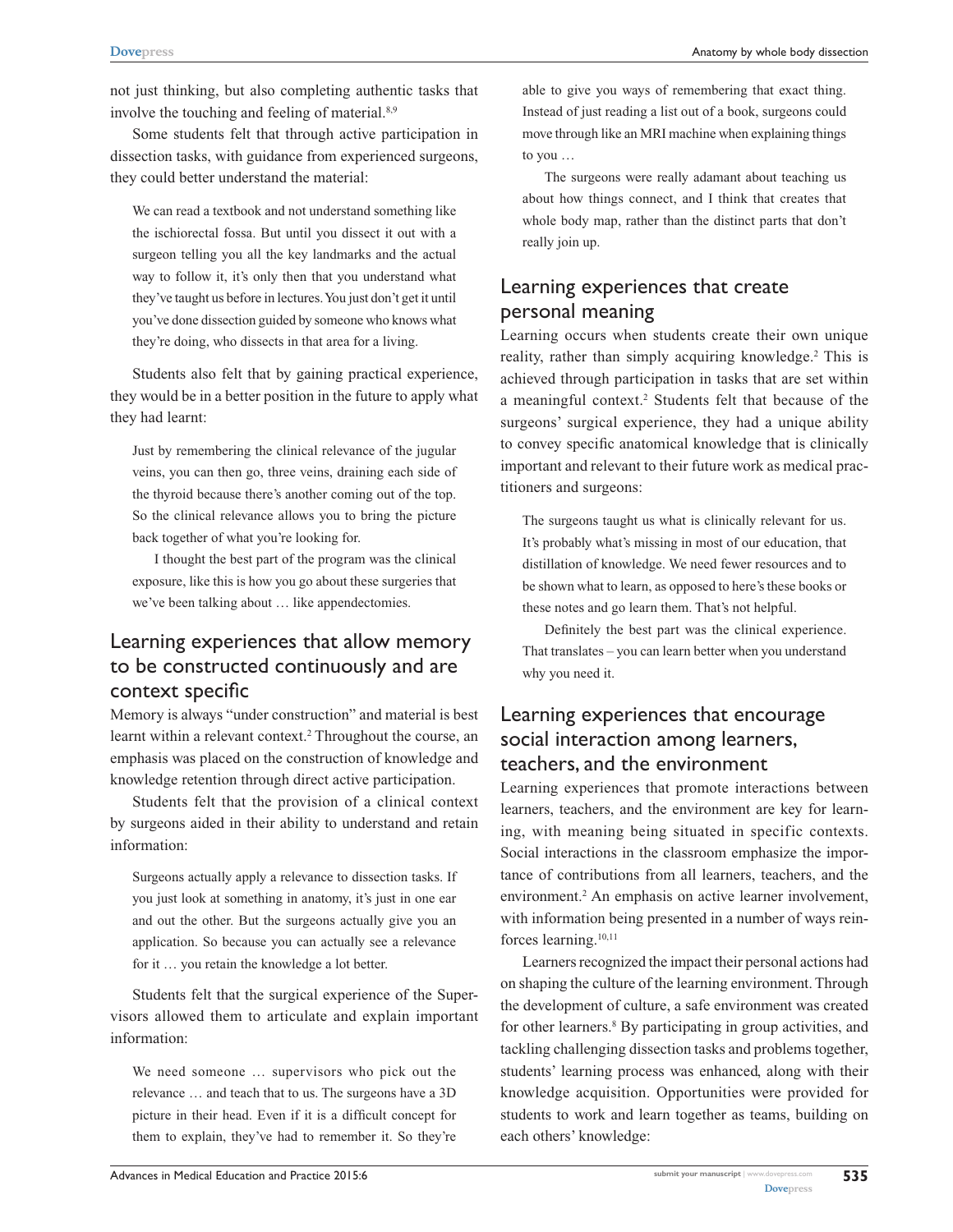We're in there trying to learn anatomy and helping each other in our teams, and drawing things on the board …. in a group of six we taught each other. We all want to learn and we were teaching each other … and we all wanted each other to do well in our assessment tasks.

The learning environment that is created must also support the attainment of students' learning outcomes.<sup>8</sup> Students enjoyed having a mix of formal teaching methods within the course, including SCORPIOs, lectures, and dissection, combined with informal opportunities for learning:

The important thing is that there was formal and informal teaching and assessment and their clinical context. The informal was just as important as the formal. And so we might, for instance, in our cadaver, when we came across a femoral hernia and the professor got everyone around and he showed us just how to excise that femoral hernia and that was just a serendipitous experience that we happened to have. But that opportunity was jumped on. Everyone crowded around and wanted it to be explained again … that sort of stuff … that's what makes for a really good learning environment.

The word "cognitive" implies that learning involves not only the *skills* of the profession, but also the *thought process* of the experts in the profession, who are familiar with both the culture and the context in which what is learnt will be applied.<sup>8</sup> Students found that having surgeons teach in their own area of expertise was beneficial to their learning:

It's essential to have surgeons teach us. It makes so much difference when they're talking about their own area. They know it inside out, they know what is common and what is important. They know what's here, what's there, the easy ways to remember it because they've probably taught it to 600 registrars.

Teachers who are experts in the social, cognitive, and tactile aspects of the surgical profession are able to make their reasoning explicit to the learner, and are also central to role modeling.<sup>8</sup> Being taught by surgeons with relevant experience, made the students feel inspired to learn:

We want to be surgeons so we understand the technique they use and why it is relevant to the anatomy and why this technique is used this way, not to pin any nerve or destroy any structure or how to access it.

Relationship building between the teachers and the learners provides opportunities for teachers to provide clear, constructive, and timely feedback to students, building on strengths, and improving weaknesses.<sup>9</sup> The students felt that the way they were treated by the Supervisors had a positive impact on their motivation to learn:

The surgeons themselves just treated us as equals who were just starting a journey, a bit further back from when they started it. It was very very flat in terms of hierarchy.

An in-depth knowledge of learner's development levels enables them to increase their capability through increased appropriate supervision and challenges.10 Students were motivated to learn because of the Supervisors' commitment to them and their high expectations:

Part of the reason this course works well is because every day you feel motivated. It's very carrot driven rather than stick driven, you want to impress the Supervisors and you want to improve yourself.

### **Discussion**

By understanding the students' learning experiences, future courses can be improved.12 Viewing learning in a classroom through the lens of situation cognition theory provides a useful framework to understand students' insights and perspectives. Situated cognition theory poses that instruction, cognition, and learning occur within complex, social learning environments.<sup>2</sup>

A cornerstone of medical education theory is that knowledge and understanding is more readily developed when explained within the relevant clinical context.13 Feedback from participants noted that Supervisors emphasizing the clinical and especially, the surgical applications of the regions being dissected, aided their acquisition of clinical anatomical knowledge. Close attention should be paid to the discussion of real-life situations in relation to context.<sup>2</sup> Participants commented that the presence of Supervisors, teaching clinical anatomy in their area of expertise and the anatomical information being conveyed within a clinical context, aided their learning.

Certainly, the teacher is one of the most powerful variables in any educational setting. Although subject expertise of the teacher is extremely important in education, equally important is the teacher's actions, attitudes, and enthusiasm for the subject.<sup>14,15</sup> Students were impressed by the surgeons' expertise and experience in their specialty field, and consequently, their unique ability to convey what is most important and clinically relevant. However, the surgeons'